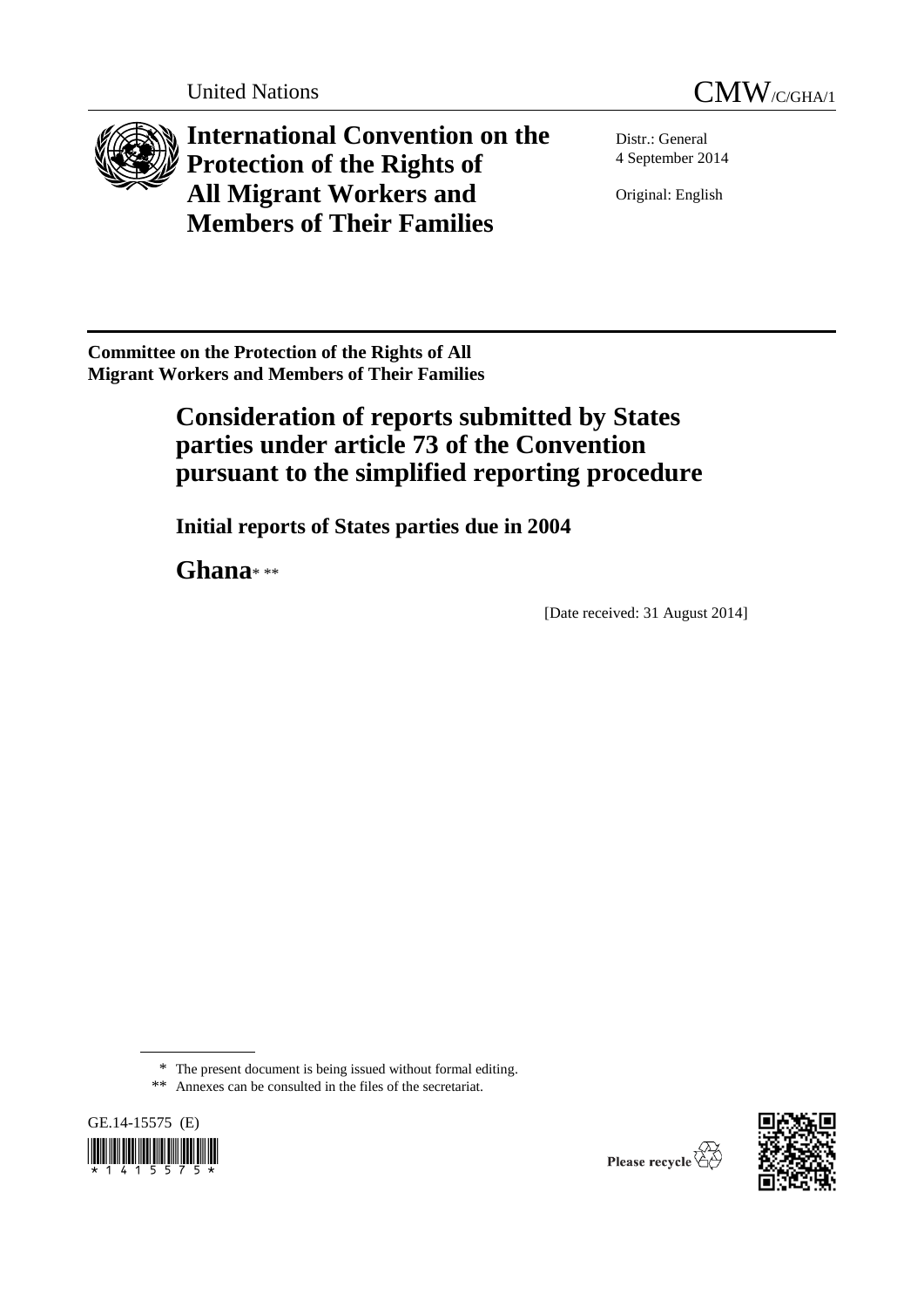# **I. General information**

*Responses to issue 1 of the Committee's list of issues prior to the submission of the initial report (CMW/C/GHA/QPR/1)*

1. Ghana has in place an Inter-Ministerial Committee on Migration and is currently in the final stages of submitting a draft migration policy to government.<sup>1</sup> This Committee is located at the Ministry of Interior. It is the intention, subsequently, to approach the Office of the United Nations High Commission for Human Rights for the necessary assistance for continued implementation of the Convention. Consequently, technical assistance will be sought for the submission of periodic reports.

*Responses to issue 2*

# **Demographic profile of Ghana**

# **A. Geography**

2. Ghana's geographic location lies in the center of the Gulf of Guinea coast, 2,093 km of land borders with three countries: Burkina Faso (548 km) to the north, Côte d'Ivoire (668 km) to the west, and Togo (877 km) to the east. To the south are the Gulf of Guinea and the Atlantic Ocean.

<sup>&</sup>lt;sup>1</sup> Ghana, Ministry of the Interior, *Draft National Migration Policy* (Accra, 2014).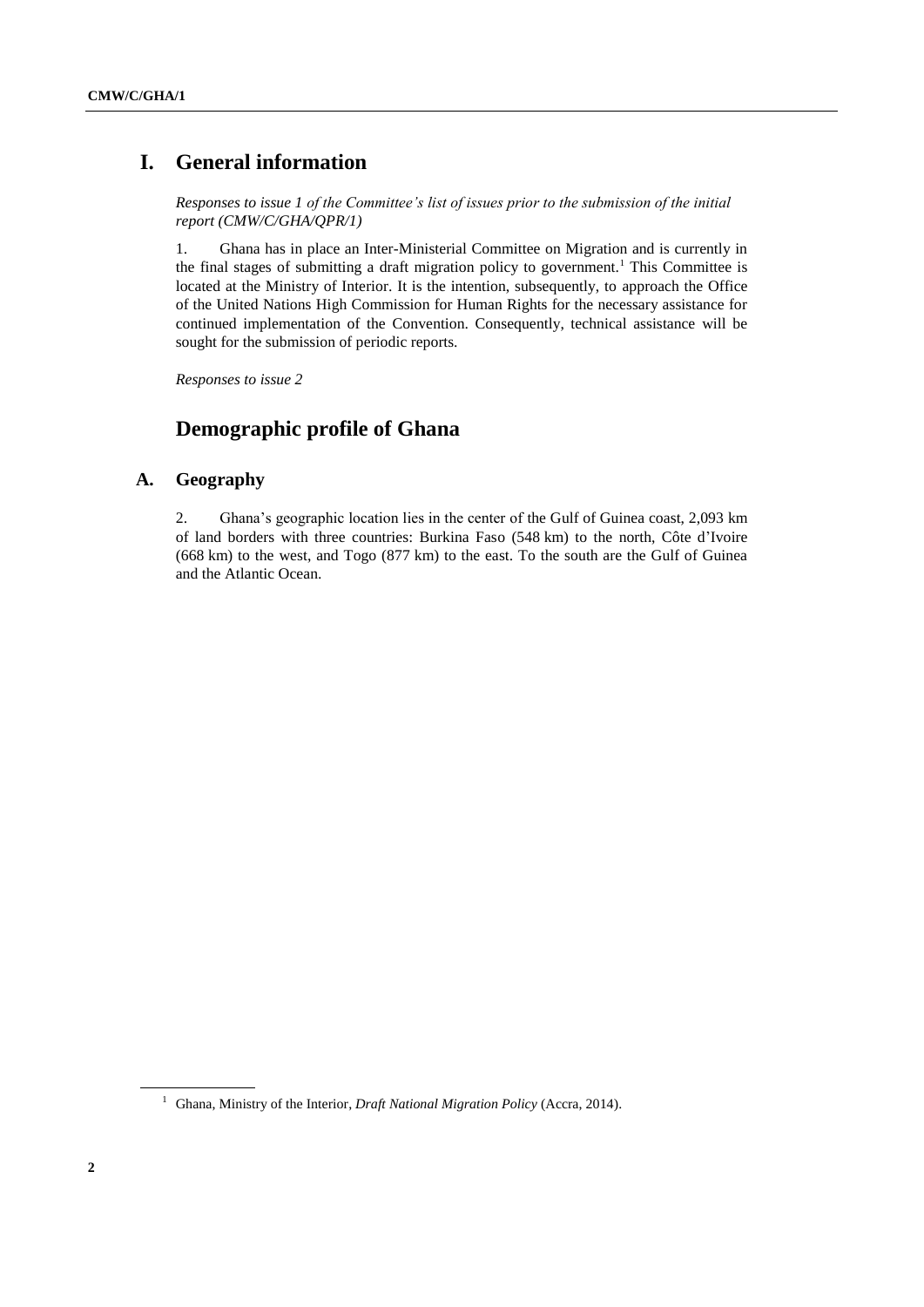

# **Map of Ghana showing national capital, regional capitals and other cities**

# **B. Population**

Figure 1

3. According to the 2010 Population and Housing Census (PHC), Summary Report of Final Results released by the Ghana Statistical Service (GSS), Ghana now has a population of  $24,658,823$ <sup>2</sup>. The figure is an increase of  $30.4%$  over the  $2000$  census. The male population is 12,024,845 and the female population is 12,633,978. This gives a sex ratio (i.e. number of males to 100 females) of 95.2 compared to 97.9 in 2000. The evidence points to the fact that Ashanti is the most populated with a population of 4,780,280 representing 19.4% of the country's total population. Greater Accra with a population of 4,010,054 (16.3%), is the next highest. The least populous region is the Upper West region with 702,110, representing 2.8% of the total population. Central region is noted to have recorded the highest percentage increase in the population (38.1%) over the 10-year period. Greater Accra was the next highest with an increase of 38.0%. At the regional level, Greater Accra is the most densely populated region with a density of approximately 1,236 persons per square kilometre compared to 895.5 persons per square kilometre in 2000. The Northern region is the most sparsely populated region with a population density of 35 persons per square kilometre.

<sup>2</sup> Ghana Statistical Service, *2010 Population and Housing Census: Summary Report of Final Results* (Accra, Ghana Statistical Service, 2012).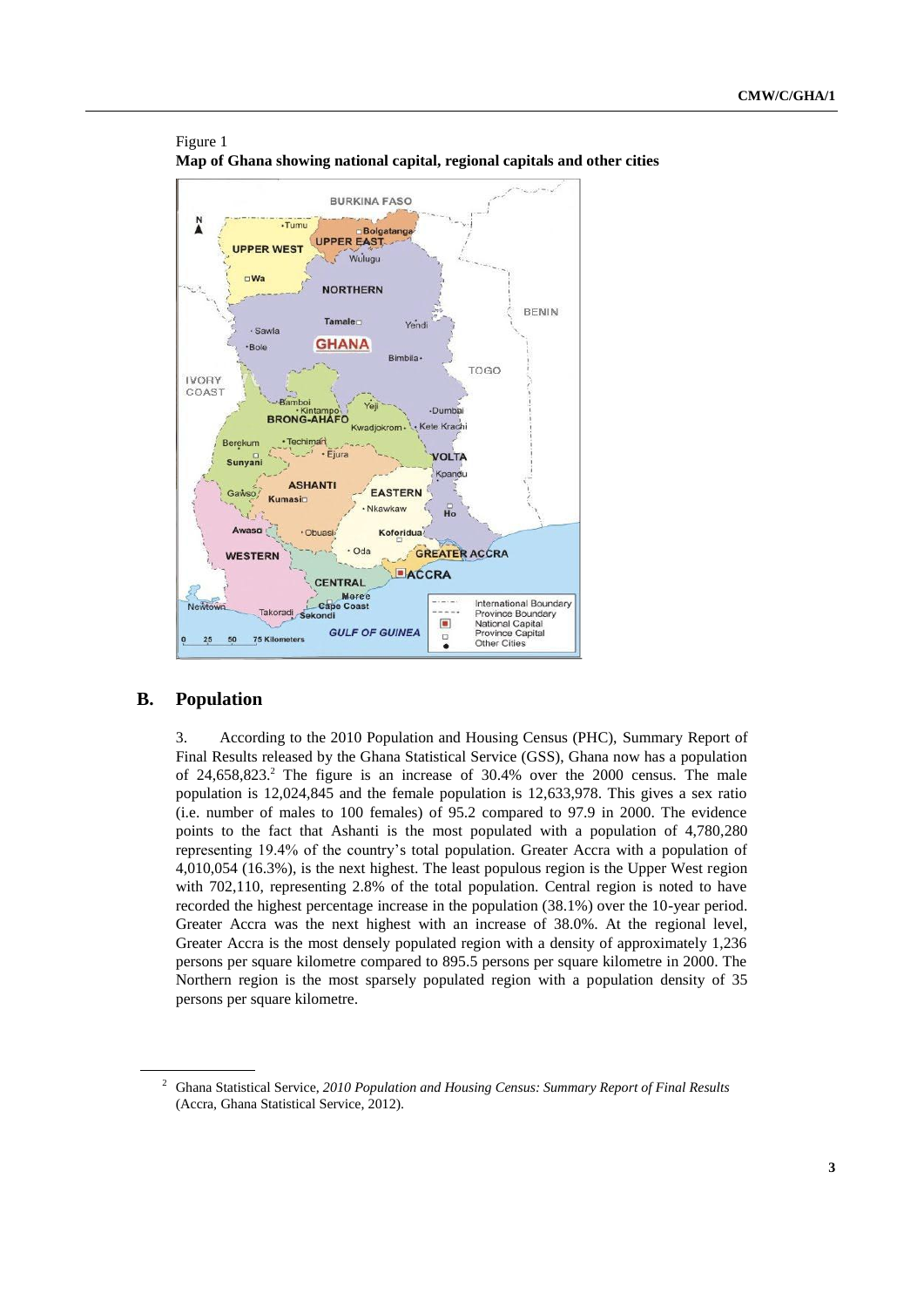# **C. Political and legal system**

4. Ghana is a sovereign and democratic country. The country has witnessed a deepened democratic process and maintenance of peace and security for the past two decades. The last general and presidential elections were held in 2012 and was won by President John Dramani Mahama of the ruling National Democratic Congress (NDC). There is a parliament of 230 members.

5. Ghana has ten administrative regions, however to ensure effective democratic and participatory governance, the regions which were previously sub-divided into 110 districts assemblies have been increased to 170 districts, comprising 164 districts/municipals and 6 metropolitan areas.

6. The Ghanaian legal system ensures equality of all persons before the law and their freedom to enforce their rights and liberties in a Court of Law is guaranteed under the Constitution. The independence of the Judiciary from the Executive and the Legislature is entrenched in the Constitution. The legal content and quality of the protection and promotion of human rights in the country has been enhanced through the work of the Commission on Human Rights and Administrative Justice. This has been done through ratification of human rights instruments and their incorporation into national legal systems, legal reforms, promulgation of new laws, and strengthening of institutions mandated by the Constitution to protect and enforce human rights and roles.

# **D. General state of the economy**

7. Ghana is the first country in Sub-Saharan Africa to have achieved the target of halving the proportion of population in extreme poverty as at 2006, well ahead of the target date of the Millennium Development Goals. The decline in poverty had occurred due to the significant improvements in economic growth over the past decade with accompanied sound social and economic policies on poverty reduction as spelt out in the Ghana Poverty Reduction Strategy phase 2 (GPRS II).

8. Although Ghana made phenomenal strides in economic growth, with a record high GDP growth of 14.4% in 2011, it failed to sustain the momentum, thus falling to a lower growth rate than was targeted for the year 2012 (ISSER 2012). In 2011, the economic performance of the country was strongly driven by industrial growth in the oil, construction and mining sub-sectors. However, in 2012 the strongest performance came from the service sector, which served as the engine of growth. According to the state of the Ghanaian economy, 2012, Ghana's economic growth was 7.2%, 7.2 percentage points lower than for 2011 and 2.2 percentage points lower than the target for 2012.<sup>3</sup> Ghana recorded fast growth in 2011, buoyed by oil revenues and the strong export performance of cocoa and gold. The growth rate has been comparatively high, despite the world-wide recession. The main drivers of growth in 2012 have been the persisting high prices for Ghana's major export commodities — cocoa and gold.

9. Macroeconomic stability, through prudent fiscal policies, was at the forefront of the government's agenda to ensure economic growth. The Bank of Ghana (Central Bank) continues to pursue a policy of keeping inflation within a single digit, as well as maintaining exchange rate stability in support of the inflation targeting regime. The end of year inflation rate for 2012 was 8.58%. The Central Bank continued with its policy to

<sup>3</sup> Institute of Statistical, Social and Economic Research (ISSER), *The State of the Ghanaian Economy in 2012* (ISSER, University of Ghana, Legon, 2013).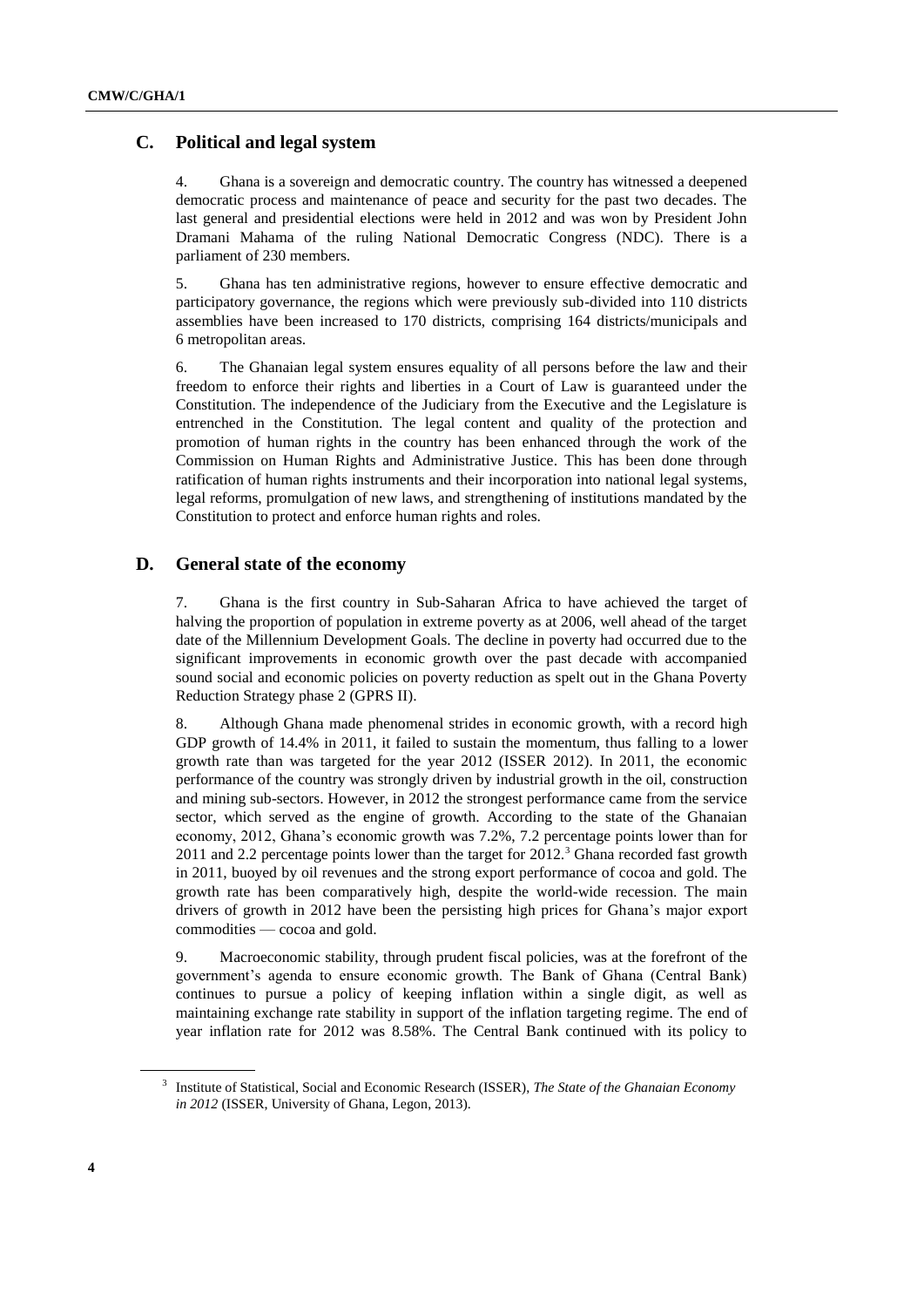smoothen the fluctuation of the Ghana cedi against the major currencies. However, the exchange rate of the cedi came under pressure against all the major currencies in 2012 and the currency has lost some value against the major currencies since the beginning of 2014 and measures being taken to address the situation.

10. Ghana's economy is now classified by the World Bank as being at the lower end of the middle-income bracket. Backed by strong investment in the oil and gas sectors, as

# **E. Nationality**

11. The 2010 population census data shows that 97.6 percent of the total population is Ghanaian, while 2.4 percent is non-Ghanaian. Dual citizens constitute only 2.9 percent, while Ghanaians by naturalization make up one percent. The proportion of male foreign nationals is 2.7%, and is slightly higher than the female proportion of (2.2%). A majority of non-Ghanaians are from the ECOWAS sub-region, at 1.7%, while other African nationals constitute 0.4 percent. The Greater Accra region has the largest portion of non-Ghanaians in their population (3.0%).

# **F. Ghanaians abroad**

12. Estimates of Ghanaians abroad are imprecise, as they have not been systematically documented There are also inconsistencies in the data on Ghanaian migration, and this has been attributed to variations in the conferment of citizenship by different countries, and different definitions used for immigrants and emigrants as well as the diverse data collection mechanisms (Twum-Baah 2005). Scholars have, therefore, presented different figures for the number of Ghanaians abroad.<sup>4</sup>

13. The 2010 Population Census, however, reports that from households interviewed there are 250,623 emigrants (representing one percent of Ghana's population). The Ashanti and Greater Accra regions constitute about half of the emigrants. Just as in the case of immigrants, there are more male (160,276) emigrants than female (90,347) emigrants. Though it has been repeated severally that south-south migration is significant due to their numbers, the census figures do not support this. Europe tops the destination zones, with 37.7%, before Africa (35.8%) and the Americas (23.6%) in that order. Of the 25.4 percent emigrants who were reported as residing in ECOWAS countries, most lived in neighbouring countries (Côte d'Ivoire, Nigeria and Togo). Most emigrants (76.2%) were gainfully employed, while 14.0 percent are students. The rest (6.1%) were unemployed.

# **G. Institutional framework**

14. There are a number of institutions involved in managing migration in Ghana. Their roles and responsibilities impact on the implementation of the International Convention on the Protection of the Rights of all Migrant Workers and Members of their Families.

### **1. Ministry of the Interior**

The Ministry of the Interior is responsible for the Policy formulation and regulation of immigrants in Ghana, and it makes decisions on the registration and naturalization of foreign nationals. It further processes applications for the acquisition of Ghanaian

<sup>4</sup> Asima, P. P. D., *Continuities and discontinuities in gender ideologies and relations: Ghanaian migrants in London* (Saarbrucken, Lambert Academic Publishing, 2012).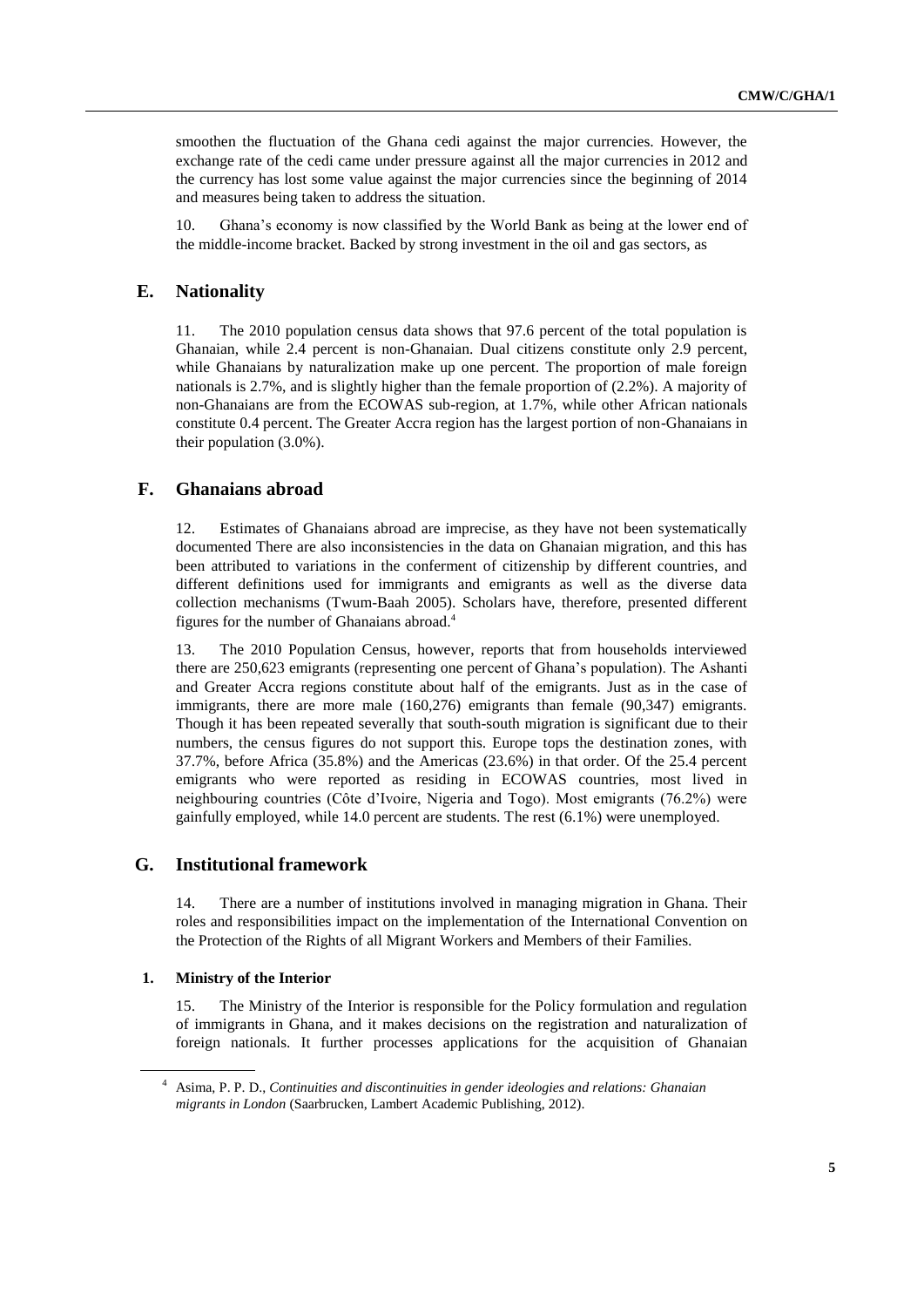citizenship, renunciation of Ghanaian citizenship and dual citizenship. The Ministry supervises the Ghana Immigration Service and the Ghana Refugee Board in their operations pertaining to immigrants and refugee/Asylum seekers, and issues relating to security; and effective border control and management through the Ghana Immigration Service (GIS).

### **2. Ministry of Foreign Affairs and Regional Integration (MoFARI)**

16. The Foreign Ministry of Ghana oversees the promotion and protection of the interest of Ghana and Ghanaian nationals abroad in keeping with the Vienna Convention on Diplomatic Relations and the Vienna Convention on Consular Relations to which Ghana is State Party, as well as in conformity with the Constitution of Ghana which enjoins the Government of Ghana to conduct its international relations in accordance with the generally recognized principles of international law. In this regard, the Foreign Ministry is responsible for Consular services and welfare with respect to Ghanaians living abroad including Ghanaian emigrants. It therefore, facilitates the interaction between members of the diaspora and Ghanaian authorities through Ghanaian diplomatic and consular missions abroad. In an effort to more proactively cater to the interests of Ghanaians abroad, the Foreign Ministry has set up a Diaspora Affairs Bureau to complement the work of the existing Legal and Consular Bureau. It also has the mandate to compile, process and analyse data on Ghanaian emigrants; and processes and issues passports to Ghanaians. The Diaspora Support Unit of the Ministry is currently coordinating efforts to compile and update data and profile of Ghanaian emigrants to facilitate the mainstreaming of Ghanaians abroad in national development among other objectives. The Ministry has encouraged Ghanaians emigrants resident abroad have been encouraged to form new Umbrella associations or strengthen existing associations to support the work of Ghanaian missions abroad and among other things encourages the members of the association and to be law abiding.

# **3. Ministry of Health (MoH)**

17. It assists in the mobilisation of Ghanaian health professionals abroad to strengthen the national health system; and advises government on measures to improve conditions of service to address mass emigration of skilled personnel in the health sector. It also undertakes recruitment/ reinstatement of return health professionals to ensure inflow of knowledge through knowledge transfer and return of Ghanaian health professionals; and Liaises with other institutions to take advantage of programmes toward mobilisation of health professionals abroad (such as the International Organization for Migration (IOM)).

### **4. Ministry of Local Government and Rural Development (MLGRD)**

18. The Ministry of Local Government and Rural Development promotes and supports productive activity and social development at the local level and removes obstacles to initiative and development. Being responsible for the overall development of metropolis, municipalities and districts, the Ministry plays a role sometimes in providing support for the reintegration of returnees within local communities.

### **5. Ministry of Employment and Social Welfare (MESW)**

19. This Ministry coordinates and implements activities and formulates policies relating to labour migration and is also represented in the Immigration Quota Committee and involved in the determination of the maximum number of work permits for non-nationals. Among other things, the Ministry ensures that non-nationals and immigrants are not discriminated against at the work place. It also helps build capacity for national skills audit for effective manpower planning.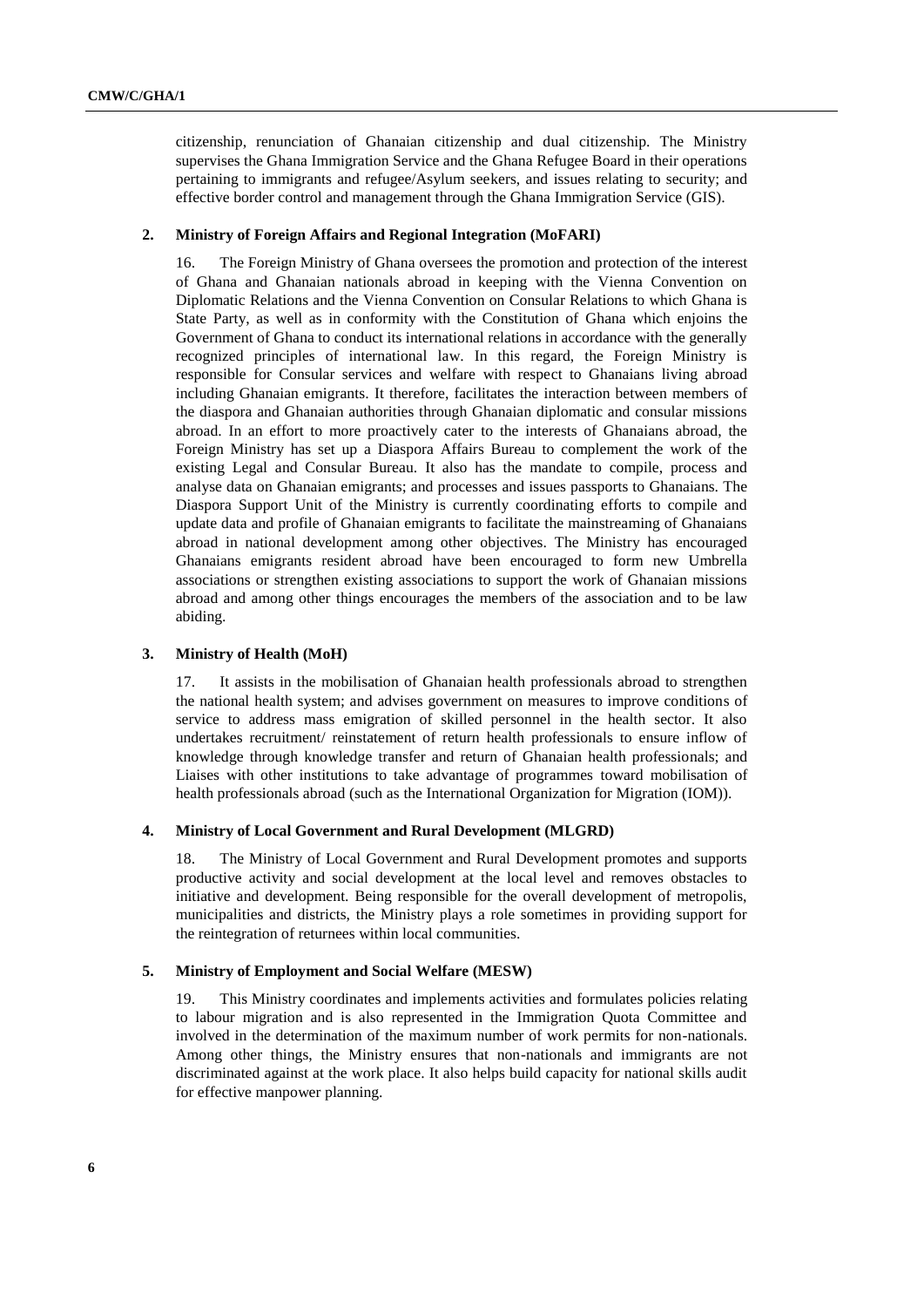### **6. Ministry of Gender, Children and Social Protection**

20. This Ministry coordinates the activities of inter-agency groups working to combat human trafficking, especially women and children and monitors and evaluates the effects of migration activities on the welfare of women and children whether they are in migration or left behind.

# **7. Ministry of Finance and Economic Planning (MOFEP)**

21. This Ministry is responsible for the preparation of national budgets and facilitates programmes that address rural-urban development gap, and the enactment of policies to facilitate the flow of remittances from and to Ghana. It also formulates and implements financial regulations through the Bank of Ghana to facilitate inflow of foreign direct investment.

## **8. National Development Planning Commission (NDPC)**

22. This institution is in charge of integrating migration-related issues into national development planning, and also assists in the allocation of national resources to address development gaps between rural and urban areas, as well as regions in the north and south. It further helps Metropolitan, Municipal and District Assemblies (MMDAs) to incorporate migration issues into their development plans and manage internal movements of population.

### **9. Ghana Immigration Service (GIS)**

23. The Ghana Immigration Service (GIS) is responsible for implementing all legislations and regulations, policies and regulations pertaining to immigration to Ghana and emigration of Ghanaian nationals. It receives and processes applications for residence and work permits for immigrants in Ghana. It is also responsible for border control and management in order to prevent entry of inadmissible persons and combat nefarious activities, such as human trafficking and smuggling as well as illegal trade. It further processes Right of Abode and indefinite residence to eligible foreign residents as well as facilitates the issuance of dual citizenship certificate. A recent Supreme Court decision stated the constitutionally guaranteed right of eligible Ghanaians to dual citizenship status must not be unduly frustrated by any administrative or bureaucratic paper work. The GIS undertakes information campaigns and conducts pre-departure talks to prospective migrants. Finally, it tackles immigration-related crimes and contributes to National Security in collaboration with other security institutions.

# **10. Ghana Investment Promotion Centre (GIPC)**

24. The Ghana Investment Promotion Centre (GIPC) has the mandate to mobilise the Ghanaian emigrant community for investment and business creation in Ghana through cooperation with emigrant communities associations and other relevant institutions. It also advises on investment policies to ensure that immigrants contribute to economic growth. The GIPC also provide incentives to encourage Ghanaians in the diaspora to invest in all sectors of the economy in order to promote livelihoods and reduce poverty reduction.

### **11. National Population Council (NPC)**

25. This institution coordinates and liaises with other organizations and agencies to highlight the impact of migration on population dynamics and development planning in the country. It advises government based on the available migration data regarding the relevant programmes that would assist in increasing the benefits of migration while reducing the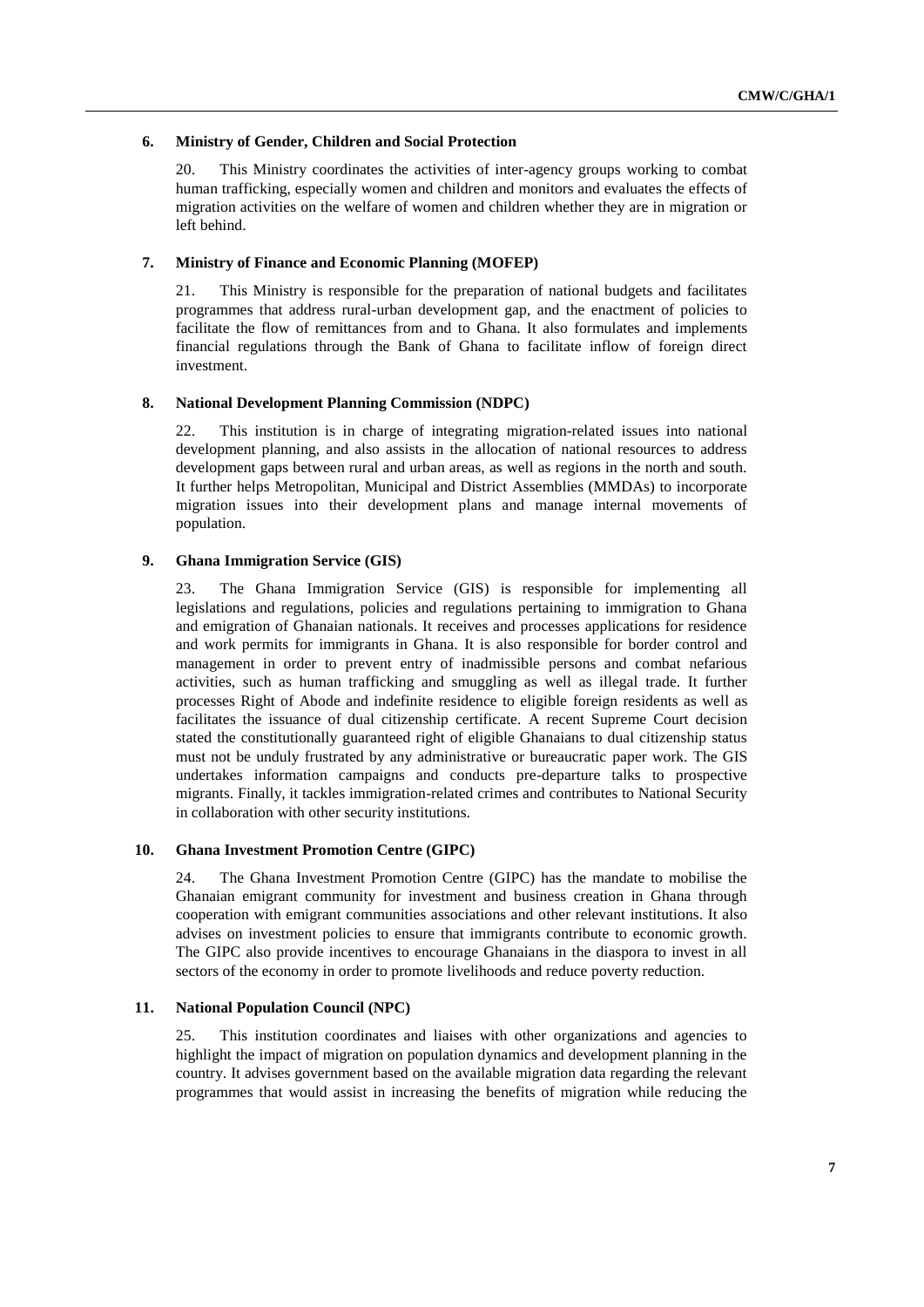costs or negative impacts. In conjunction with the NDPC it spearheads the integration of migration into development planning at all levels in the country.

# **12. Ghana Statistical Service (GSS)**

26. The Ghana Statistical Service (GSS) provides technical leadership in migration data collection, management and storage for monitoring migration indicators. It further ensures that migration data are integrated in census data collection and other national surveys. It has initiated the conduct of periodic national migration surveys.

# **13. Ghana Refugee Board (GRB)**

27. Ghana Refugee Board (GRB) makes decisions in relation to admission procedures for asylum seekers in the processing of asylum applications and granting of asylum in Ghana. It further implements regional and international protocols pertaining to asylum seeking and refugees. Also, it designates and manages refugee camps in the country and provides data on immigrants and asylum seekers.

### **14. National Disaster Management Organisation (NADMO)**

28. NADMO promotes Disaster Risk Reduction (DRR) and Climate Change Risk Management through the establishment of National and Regional Platforms for all Stakeholders. It works to strengthen Disaster Prevention and Response Mechanisms to reduce incidence of internally displaced persons (IDPs). It also assists the Ghana Refugee Board in catering to the welfare of refugees. It has a mandate to monitor climate-change that could affect livelihoods and possible population displacements and put measures in place to address the challenges that result from them and mobilizes material and financial resources to take care of the emergency needs of IDPs.

# **15. Research and Training Institutions, e.g., Centre for Migration Studies, Regional Institute for Population Studies, ISSER, etc.**

29. These institutions research on the dynamics of internal and international migration. To enable government officials and other stakeholders build their capacity, they provide training and capacity building of experts through academic programmes and short courses. They also disseminate research findings through conferences, workshops, seminars, expert group meetings, and publications. They provide migration data and analysis for informed decision making.

### **16. IGOs/NGOs/CSOs, private sector**

30. There are non-governmental actors who educate potential migrants on the risks involved in irregular migration. They also provide and disseminate relevant information on migration issues and procedures. Some work with migrant groups and migrant organizations at community level to ensure migration becomes an option and not the only means of survival.

### **17. The Media**

31. The media is an important partner in the implementation of the Convention. They disseminate migration-related information to potential and return migrants. They report and feature special articles/programmes on migration-related activities, e.g., human smuggling/trafficking, refugee situation,. They show documentaries which highlight and sensitize the general public about potential risks associated with migrating without proper documentation; the dangers of irregular migration through unauthorised and hazardous routes such as the Sahara desert or by rickety boats in the Mediterranean etc.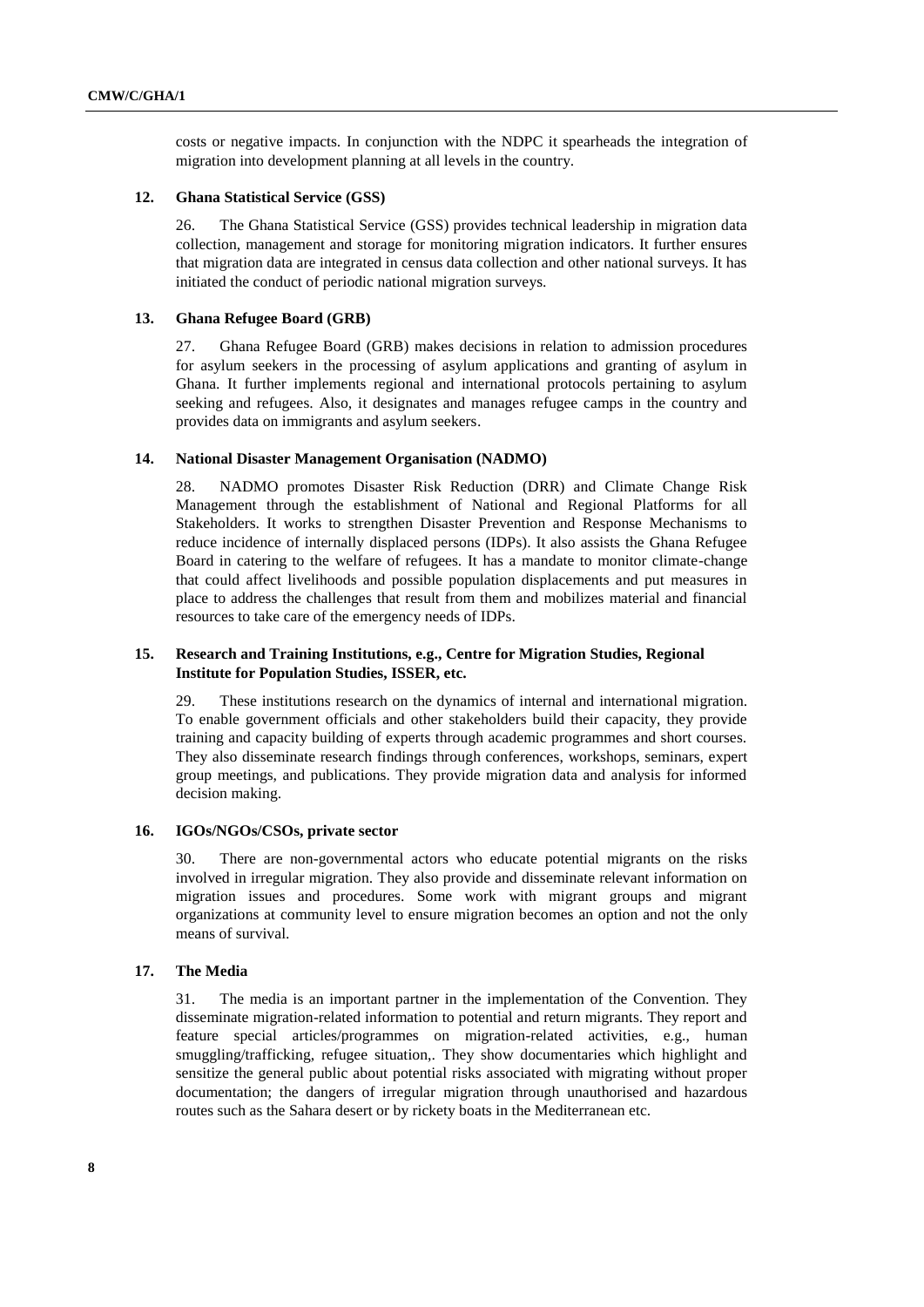### *Response to issue 3*

32. The initial process has commenced by the setting up of the Inter-Ministerial Committee. The committee is working to develop a policy framework which will feed into a legislative proposal, subsequently. Our recent laws relevant to migrant workers use a rights-based approach. Additionally, since the adoption of the Labour Act, 2003 (Act 651), numerous provisions in the Act ensures the harmonization of that legislation with provisions of the convention.

### *Responses to issue 4*

33. The government of Ghana has been working closely with the IOM on the development of the migration policy. It has further helped set up the Diaspora Affairs Bureau in the Ministry of Foreign Affairs and Regional Integration. It is currently assisting in the implementation of a Ghana Integrated Migration Management Approach (GIMMA) programme which aims to enhance the institutional capacity of the Ghana Immigration Service to implement effective migration management measures, to increase the awareness of potential migrants on safe and legal migration and alternative livelihood options and to strengthen the migration data management system. It is a 36-month programme (June 2014–May 2017) with an estimated budget of 3 million Euros sponsored by the European Union, European Development Fund. It is jointly managed by the IOM and Ghana Immigration Service.

34. The Government of Ghana has a cooperation agreement with the IOM. Since signing the Cooperation Agreement, the IOM Ghana Mission office has assisted to address a variety of migration management needs. During the past 4 years, IOM Accra has been involved in a broad range of activities including migration policy development, labour migration, migration and development, combating human-trafficking, assisted voluntary returns, border management, information campaigns on the risks and realities of migration, and humanitarian and emergency response.

35. The Cooperation agreement is on course and foresees in the immediate future the implementation of programmes in priority areas including International Migration Law, Technical Cooperation, Migration information, Counter Trafficking and Labour migration.

#### *Responses to issue 5*

36. Data is a challenge and the GIMMA programme aims at strengthening coordination among key stakeholders involved in Migration Data Management with the establishment of a national Data Migration Management framework and a database. A working group has been set up comprising the Ghana Immigration Service, Ghana Statistical Service, Ministry of Foreign Affairs and Regional Integration, National Identification Authority, Labour Development, Migration Unit of the Interior Ministry, National Development Planning Commission and other relevant institutions. A coherent and Cross comparable system of Data collection is being achieved though the GIMMA programme. Additionally, the International Centre for Migration Policy Development (ICMPD) is currently assisting the Inter-Ministerial Committee — Migration Unit, Ministry of the Interior on developing a guide on the use of Migration Data.

37. However, it is worthy to mention that there has not been significant evidence of migrant workers in irregular situations in the country.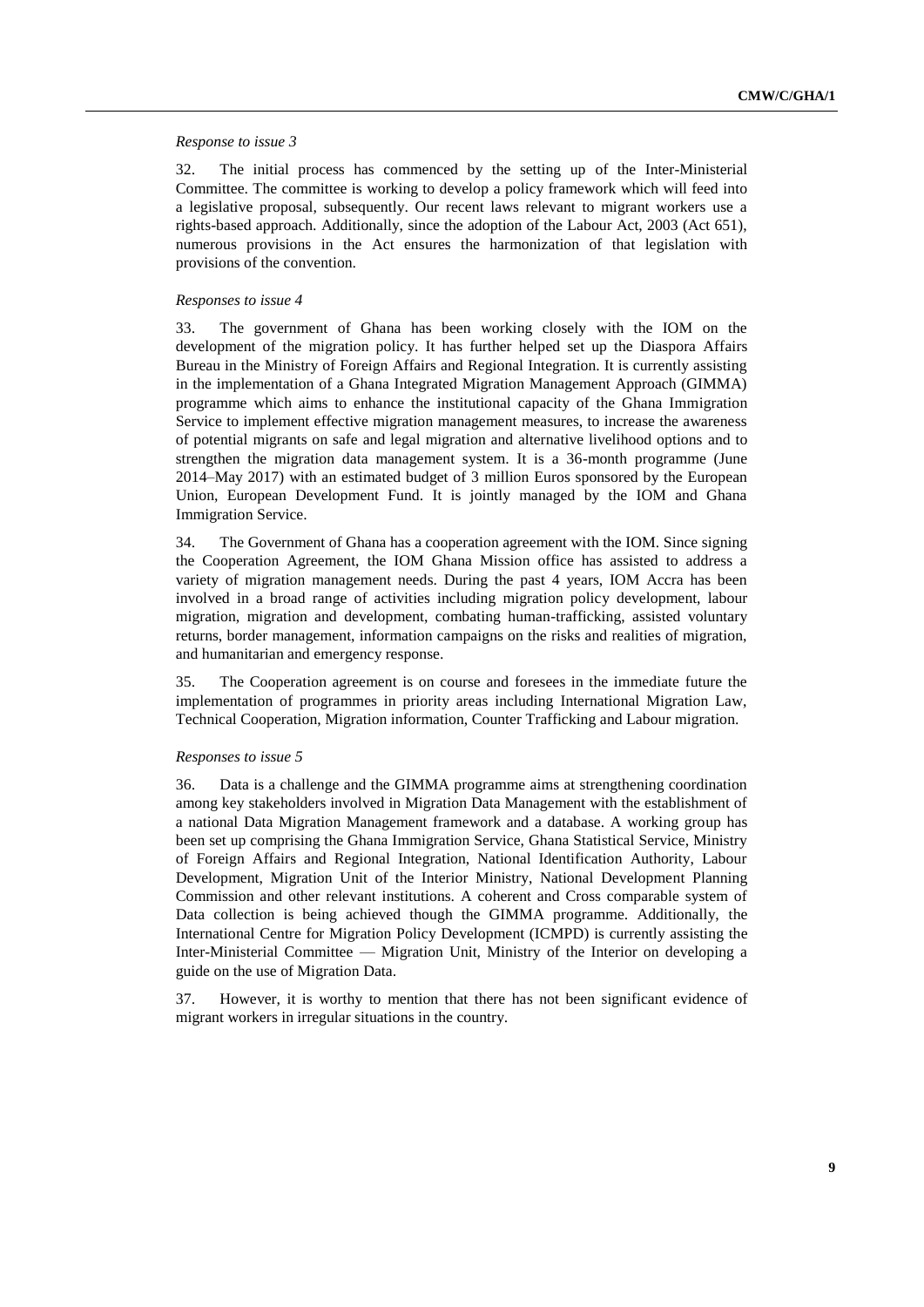|               | Embarkation      |               |                           | <b>Disembarkation</b> |               |                    |              |
|---------------|------------------|---------------|---------------------------|-----------------------|---------------|--------------------|--------------|
| Year          | <b>Ghanaians</b> | <b>ECOWAS</b> | <i>Other</i><br>nationals | <i>Ghanaians</i>      | <b>ECOWAS</b> | Other<br>nationals | <b>Total</b> |
| 2008          | 234.791          | 200,444       | 266,258                   | 211,985               | 204.868       | 255,581            | 1,373,927    |
| 2009          | 229,516          | 208,748       | 250,556                   | 232,381               | 205,604       | 229,290            | 1,356,095    |
| 2010          | 253,625          | 209,689       | 302,341                   | 227,956               | 204,544       | 314,027            | 1,512,182    |
| 2011          | 212,336          | 152,489       | 272,390                   | 178,782               | 159,866       | 270,372            | 1,033,899    |
| 2012          | 227,554          | 143.728       | 290,731                   | 192,896               | 156,381       | 292,680            | 1,303,970    |
| 2013          | 310,253          | 193,551       | 391,642                   | 279,712               | 204,915       | 384,768            | 1,764,841    |
| Mid-year 2014 | 155,407          | 92,862        | 192,614                   | 130,053               | 98,933        | 189,890            | 859,759      |
| <b>Total</b>  | 1,623,482        | 1,201,511     | 1,966,532                 | 1.453,765             | 1,235,11      | 1.936.608          | 9,417,009    |

| Table 1                                                    |  |
|------------------------------------------------------------|--|
| Embarkation and disembarkation from 2008 to mid-year, 2014 |  |

# Table 2

### **Deportation/repatriation of foreign nationals**

| Year          | Deportation/repatriation<br>of Foreign Nationals | Deportation<br>of Ghanaians |
|---------------|--------------------------------------------------|-----------------------------|
| 2010          | 75                                               | 1,127                       |
| 2011          | 68                                               | 1,017                       |
| 2012          | 243                                              | 1,196                       |
| 2013          | 1,065                                            | 3,080                       |
| Mid-year 2014 | 63                                               | 1,918                       |
| <b>Total</b>  | 1,514                                            | 8,338                       |

*Source*: Ghana Immigration Service.

38. The Migration Management Bureau provides information to potential migrants and has an open door policy to reduce the incidence of irregular migration. Returnees are normally taken through a debriefing process to enable them reintegrate. There is a centre in Sunyani, a predominant migrant-sending zone, which remains in close contact with the returnees to assist in their settlement.

### *Responses to issue 6*

39. The State has an integrated approach to the issue of Human Rights. Therefore in all its legislations it has taken care of human rights issues for both migrants and citizens. The Commission on Human Rights and Administrative Justice (CHRAJ) is one of the judicial and administrative authorities with competences in effecting human rights matters. CHRAJ has a broad mandate to protect and promote universal rights and freedoms and other international human rights instruments which Ghana has ratified. Some measures are included in legislations enacted in relation to migrants in Ghana and they can be found in:

- (a) Constitution of the Republic of Ghana promulgated in 1992;
- (b) Labour Act 2003 (Act 651);
- (c) Free Zone Act 1995;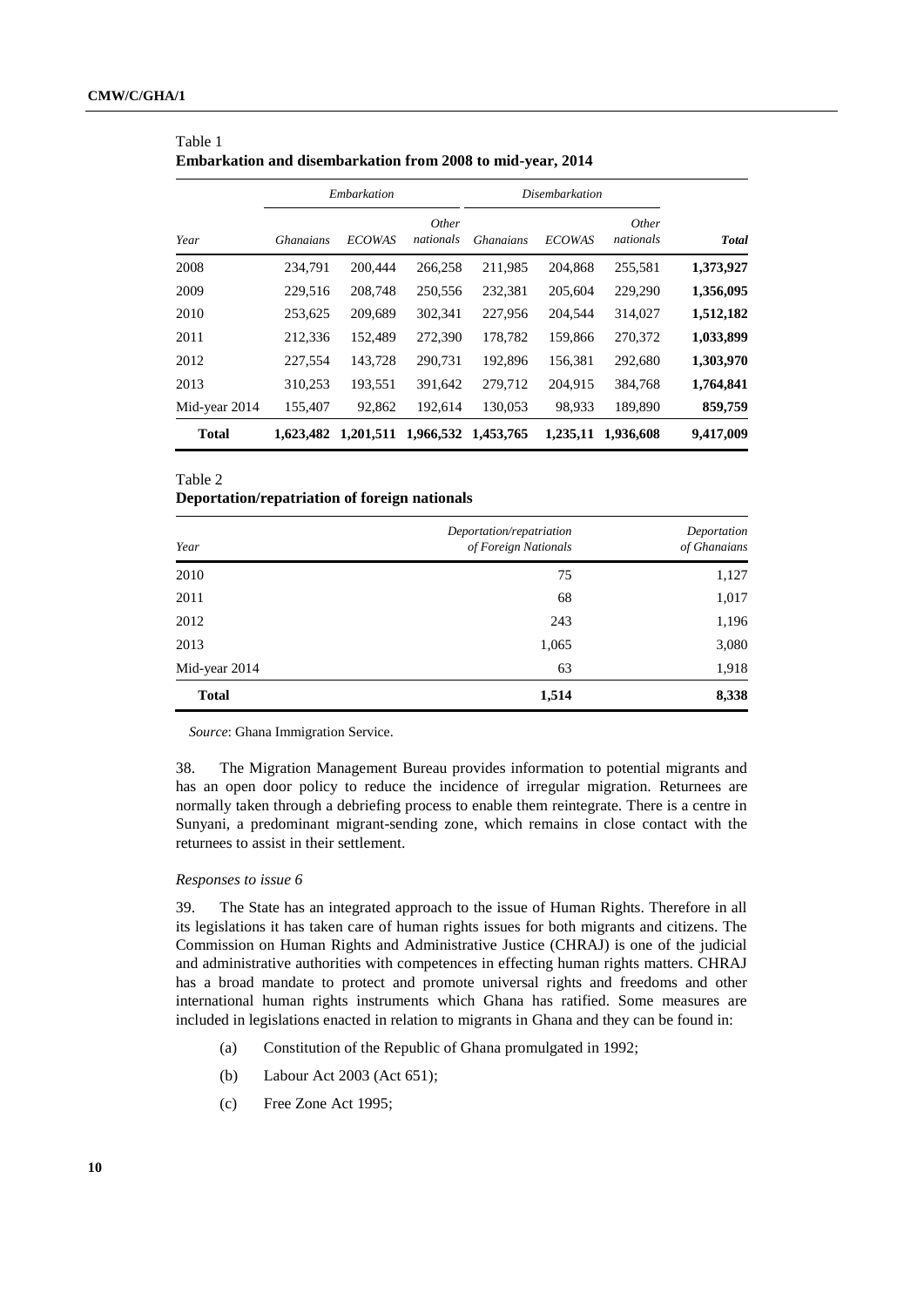- (d) Workmen's Compensation Act 1987 (PNDCL 187);
- (e) Immigration Act 2000 (ACT 573);
- (f) CHRAJ Act, 1993 (ACT 456).

### *Responses to issue 7*

40. The Inter Ministerial Committee periodically invites NGOs to its meetings and at such gatherings, where necessary, they feed into the decision-making processes. They participated in the development of the GIMMA project and there is a component for Civil Society organisations (CSOs) as stakeholders. There are several NGOs involved in the implementation of the convention.

### *Responses to issue 8*

41. Ghana has ratified ILO Convention No. 97 concerning Migration for Employment (Revised 1949) as at 25/01/1958; Ghana is in the process of ratifying ILO Convention No. 189 (2011) concerning decent work for domestic workers. A draft memorandum has been prepared by the Sector Minister to Cabinet to study.

#### *Responses to issue 9*

42. While the declaration has not yet been made, subjecting the State to the current process of submitting our initial report is our practical demonstration to subsequently engaging in a formal process of declaration. Steps would be taken to recognize the competence of the committee.

# **II. Information relating to the articles of the Convention**

# **A. General principles**

### *Responses to issue 10*

43. Since the passing of the Immigration Law and Regulation, several cases have been presented to the courts of competent jurisdiction to adjudicate on. The Ghana Immigration Service in its treatment of migrant workers adheres to the principle of non-discrimination. It provides a level playing field for migrants workers.

44. In terms of streamlining the fragmented legal framework, the first step is the effort to develop a migration policy for Ghana. However, the Judicial system as it is now, provides enough space for migrant workers to seek justice. The Ghana Immigration Service has an open door policy and encourages migrants to register their complaints through our complaints desk for redress. Data is a challenge and some of the issues have not been comprehensively captured.

45. The migration Management Bureau has the mandate to provide information, to would be Ghanaian migrants and it has done this through information campaigns, Posters, Drama, Magazines, Radio interviews, documentaries and training programmes. The Labour Department of the Ministry of Employment and Labour Relations and the Ministry of Foreign Affairs and Regional Integration on the other hand, have also provided predeparture orientation to potential migrants.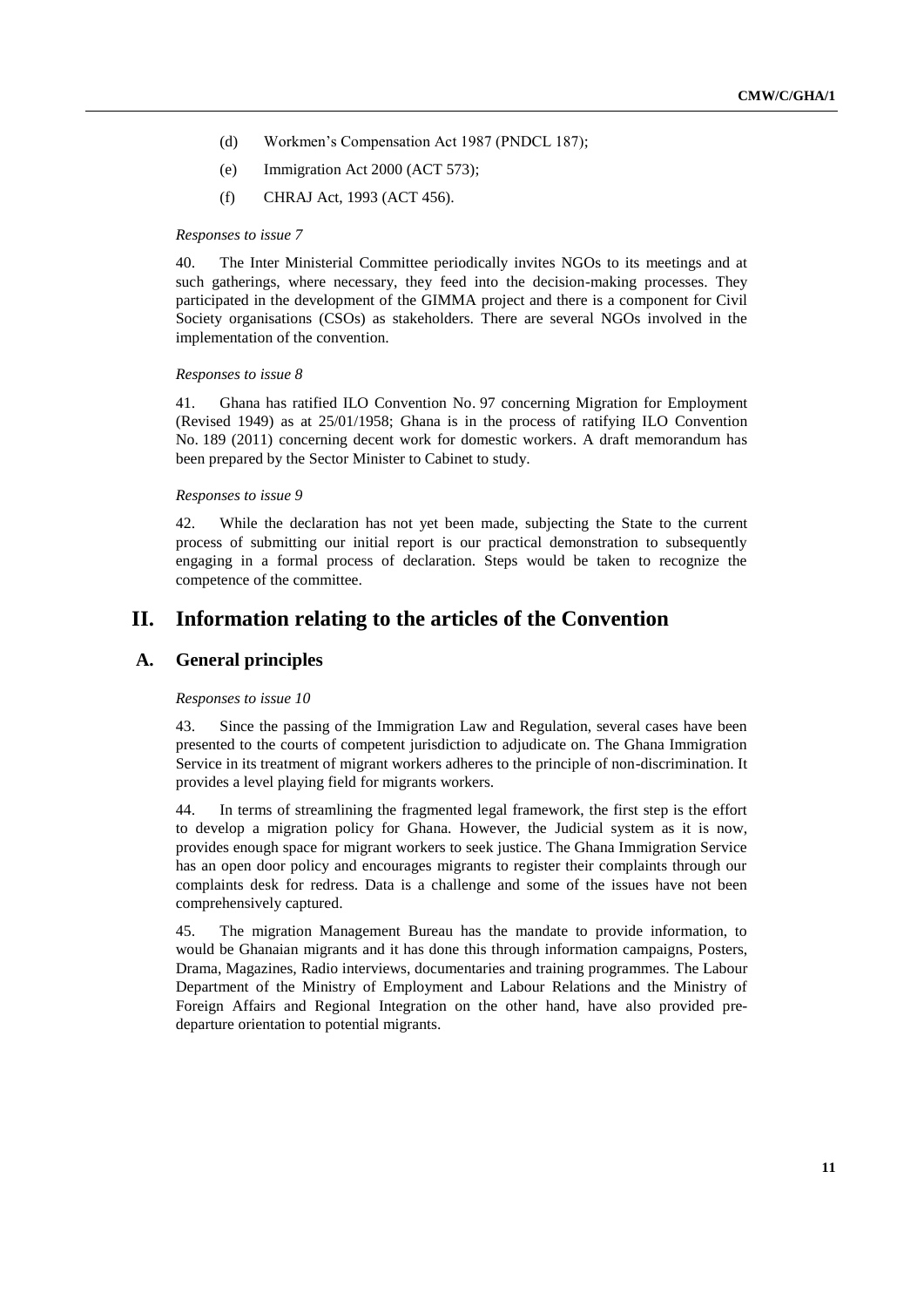# **B. Part II of the Convention**

### **Article 7**

*Responses to issue 11*

46. The 1992 Constitution of Ghana clarifies this, and Article 12:2, makes it clear that "every person in Ghana, whatever his/her race, place of origin, political opinion, colour, religion, creed or gender shall be entitled to the fundamental Human Rights and freedoms...". Chapter 5 of the Constitution highlights issues of the fundamental human rights and freedoms. The immigration laws have factored these principles into their provisions and, therefore, the Service does not condone unfair treatment either way. It further prohibits discrimination of any kind. In practice there is no discrimination in the work place and migrants are not excluded.

# **C. Part III of the Convention**

# **Article 16**

#### *Responses to issue 12*

47. The Ministry of Foreign Affairs and Regional Integration organizes periodic training for staff at its Missions and the issue of gender sensitivity is key. The Diaspora Affairs Bureau has recently been established and they have also commenced training programmes. Recently, there was a consultation meeting between the Bureau and Ghanaian migrants in London to enable government officials appreciate the issues that concern them. The Bureau was able to elicit views which would be addressed by government and also through International State cooperation. The missions are in constant collaboration with receiving countries agencies responsible for Ghanaian migrants. The missions periodically also provide Ghanaian migrants with advisory services as well as consular services.

### **Article 18**

### *Responses to issue 13*

48. In Ghana, the Foreign Missions of any migrant worker found in an irregular situation, is contacted .The missions are given the opportunity to provide the migrants with the relevant protection where they need legal assistance. There is a policy guideline which ensures that, women migrants are supervised by female officials. With respect to Ghanaian migrants abroad, the missions provide the necessary protection and ensure that nationals are safeguarded.

### **Article 22**

#### *Responses to issue 14*

49. It is not clear where this data has been procured from. While some irregular migrants have been repatriated for mostly overstay and illegal employment, it is not likely to be up to the quoted number. The data issues are being addressed. The Immigration Act provides procedures on deportation and this is done through due process. Migrant workers have the opportunity to challenge expulsion orders and they do so where they have a defence. On occasions where they have on-going legal cases they are granted extensions of stay to finalize their case before any action is taken against them. The law provides also in Section 46 for the submission of petitions.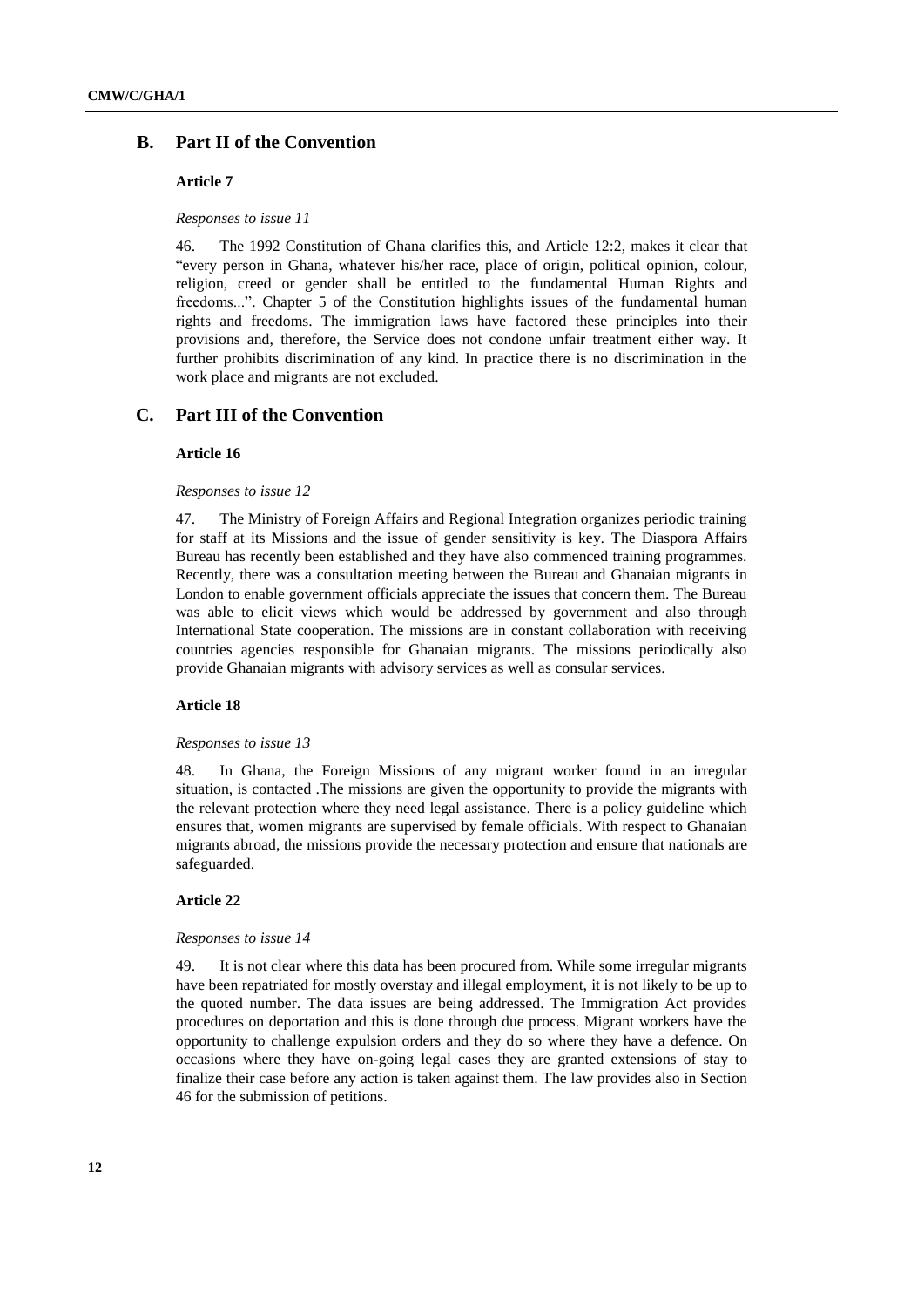# **Article 29**

#### *Responses to issue 15*

50. In practice any child born in Ghana has the opportunity to register at birth. In this wise, so far as the parent provides the requisite information they are duly registered.

51. Also in practice, just like any Ghanaian child, every child in Ghana has the right to Free Compulsory Universal Basic Education (FCUBE). Schools are in localities and the policy is not restricted to foreign nationals. Chapter six (6) of the Constitution, the Directive Principles of State Policy reiterate the objectives of the right to good health care and education for every child in the nation-state. The Children's Act, 1998 (ACT 560) also provides for the "rights of the child, maintenance and adoption, regulate child labour and apprenticeship, for ancillary matters concerning children generally" and also for related matters. The Citizenship Act, 2000 (Act 591) and the Citizenship regulations, 2001 (LI 1690) also provides the basis for Ghanaian citizenship in law.

### **Article 33**

#### *Responses to issue 16*

52. The Labour Department of the Ministry of Employment and Labour Relations ensures that Ghanaian migrant workers are taken through pre-departure formalities on their rights and obligations. Sometimes IOM teams up with the relevant Ghanaian authorities to assist in this process. Periodically, officials of GIS at entry/exit points also perform this function. The Migration Management Bureau at the GIS is being upgraded to be a Migration Resource Center, through the GIMMA project, to upgrade training and also provide such relevant information.

53. During the formulation stage of the migration policy, several training programmes were held to sensitize officials on migration generally. The Ministry of Gender, Children and Social Protection and the Ghana Immigration Service, also organised training for all the relevant stakeholders after the enactment of the Human Trafficking Act and the Immigration (Amendment) Act aimed at criminalizing smuggling.

# **D. Part IV of the Convention**

### **Article 41**

### *Responses to issue 17*

54. Ghana has passed the Representation of the People's (Amendment) Act 2006, Act 699 to allow Ghanaian migrants to vote. The implementation has been stalled due to inadequate resources but efforts are underway to pursue its implementation soon. The Dual Citizenship Law has also been passed, The Constitution of the Republic of Ghana (Amendment) Act 1996, Act 527 allows a citizen of Ghana to hold "a citizenship of any other country in addition to his citizenship of Ghana". This does not affect their right to vote, but they may not qualify to hold certain positions.

# **Article 44**

# *Responses to issue 18*

55. The Immigration Act provides avenues for families of migrant workers to procure dependant permits (Immigration Regulations, 2001 (LI 1691). All migrant workers can and do invite their spouses, and there is no limit of age for the number of dependent children. In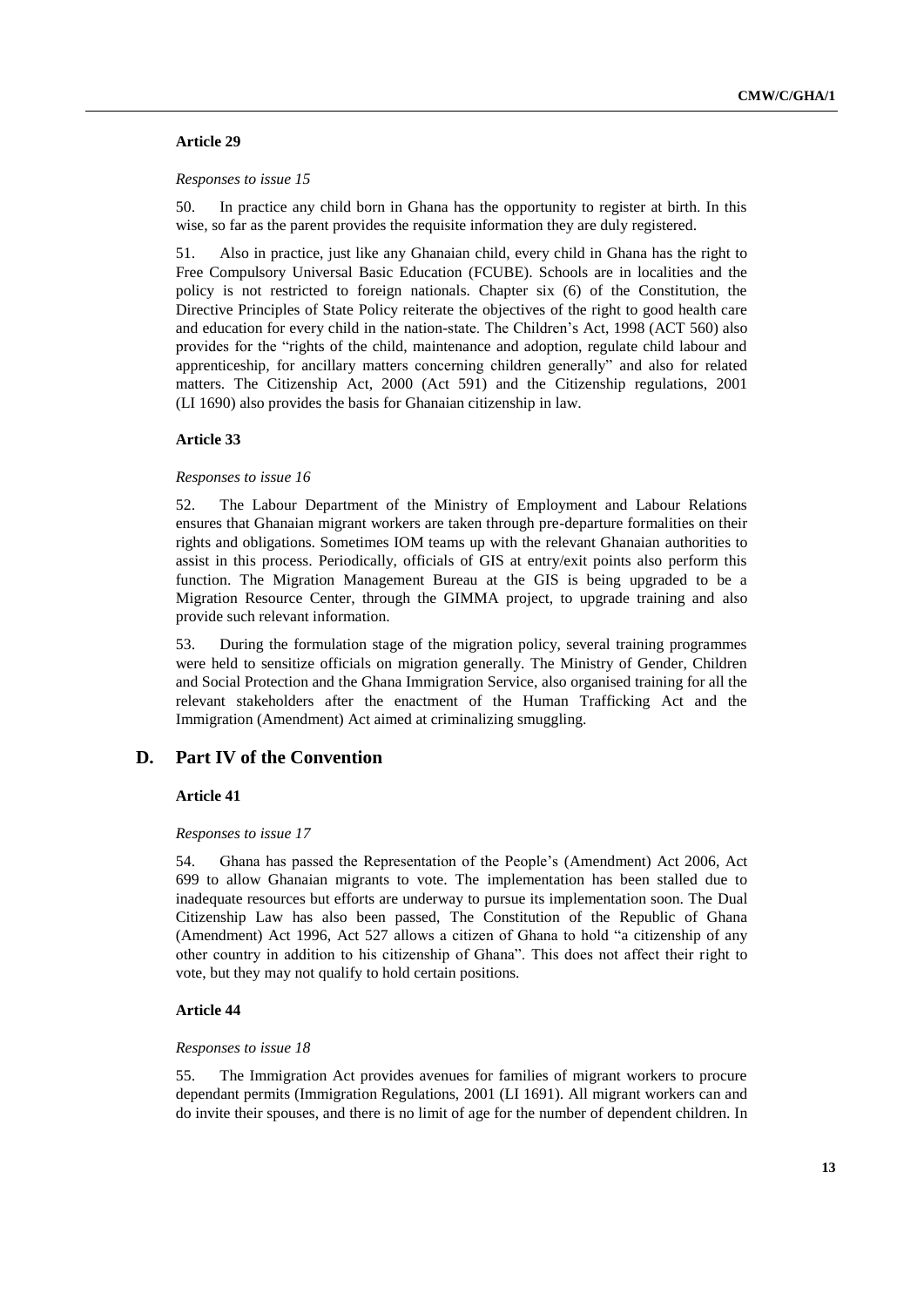cases where migrant workers desire other relations, such as parents and domestic workers, they are also permitted to unite with such families.

# **Article 47**

#### *Responses to issue 19*

56. There is no inhibition on the transfer of the earnings of migrant workers from Ghana. The Diaspora Affairs Bureau is working to develop a Diaspora policy which will include measures to facilitate and reduce cost of remittances from abroad. Currently, transfers are done through the private money transfer companies, such as Western Union, Money Gram etc.

### *Responses to issue 20*

57. The Ghanaian deportees who return, do not face substantial problems prior to reintegration. Their educational certificates are recognized and there are several working in both the public and private sectors. The practical working experience is recognized where it is relevant to the field of employment being sought. The migration policy being developed aims to establish an institutional framework which will cater for the re-integration of returning migrants. Currently, NADMO and the Diaspora Affairs Bureau take aspects of this task. The evidence below is reflective of the collaboration between government and the IOM on Assisted Voluntary Returns (AVR) programmes. Please find further details below:

# Table 3 **Assisted voluntary returns**

|                |                   | Year/Number of returnees |                |                |                |                |  |
|----------------|-------------------|--------------------------|----------------|----------------|----------------|----------------|--|
| N <sub>o</sub> | Country of return | 2010                     | 2011           | 2012           | 2013           | 2014           |  |
| 1              | Finland           | 3                        | 16             | 5              | $\overline{2}$ | 2              |  |
| $\overline{2}$ | Belgium           | 7                        | 8              | 3              | $\overline{4}$ | $\overline{4}$ |  |
| 3              | Ireland           | $\overline{2}$           | $\overline{c}$ | $\ast$         | 3              | $\ast$         |  |
| $\overline{4}$ | Israel            | $\mathbf{1}$             | 16             | $\overline{4}$ | 1              | $\ast$         |  |
| 5              | Italy             | 6                        | 12             | 21             | 23             | 23             |  |
| 6              | Libya             | 57                       | 26             | $\ast$         | 93             | $\overline{2}$ |  |
| 7              | Malta             | $\overline{4}$           | 6              | 5              | 8              | 11             |  |
| 8              | Morocco           | $\overline{2}$           | 3              | $\ast$         | 8              | $\overline{2}$ |  |
| 9              | Netherlands       | 10                       | 6              | 11             | 39             | 20             |  |
| 10             | Norway            | 8                        | 14             | 9              | $\overline{4}$ | 2              |  |
| 11             | Switzerland       | 1                        | 8              | 57             | 62             | 12             |  |
| 12             | UK                | 99                       | 33             | 28             | 19             | 13             |  |
| 13             | Portugal          |                          | $\mathbf{1}$   | $\ast$         | $\mathbf{1}$   | $\ast$         |  |
| 14             | Canada            |                          |                | $\mathbf{1}$   | $\overline{2}$ | $\ast$         |  |
| 15             | Egypt             | $\ast$                   | $\ast$         | 6              | 15             | $\ast$         |  |
| 16             | Niger             | *                        | $\ast$         | 22             | 3              | 7              |  |
| 17             | Papua New         | $\ast$                   | $\ast$         | 3              | ∗              | $\ast$         |  |

\* nil.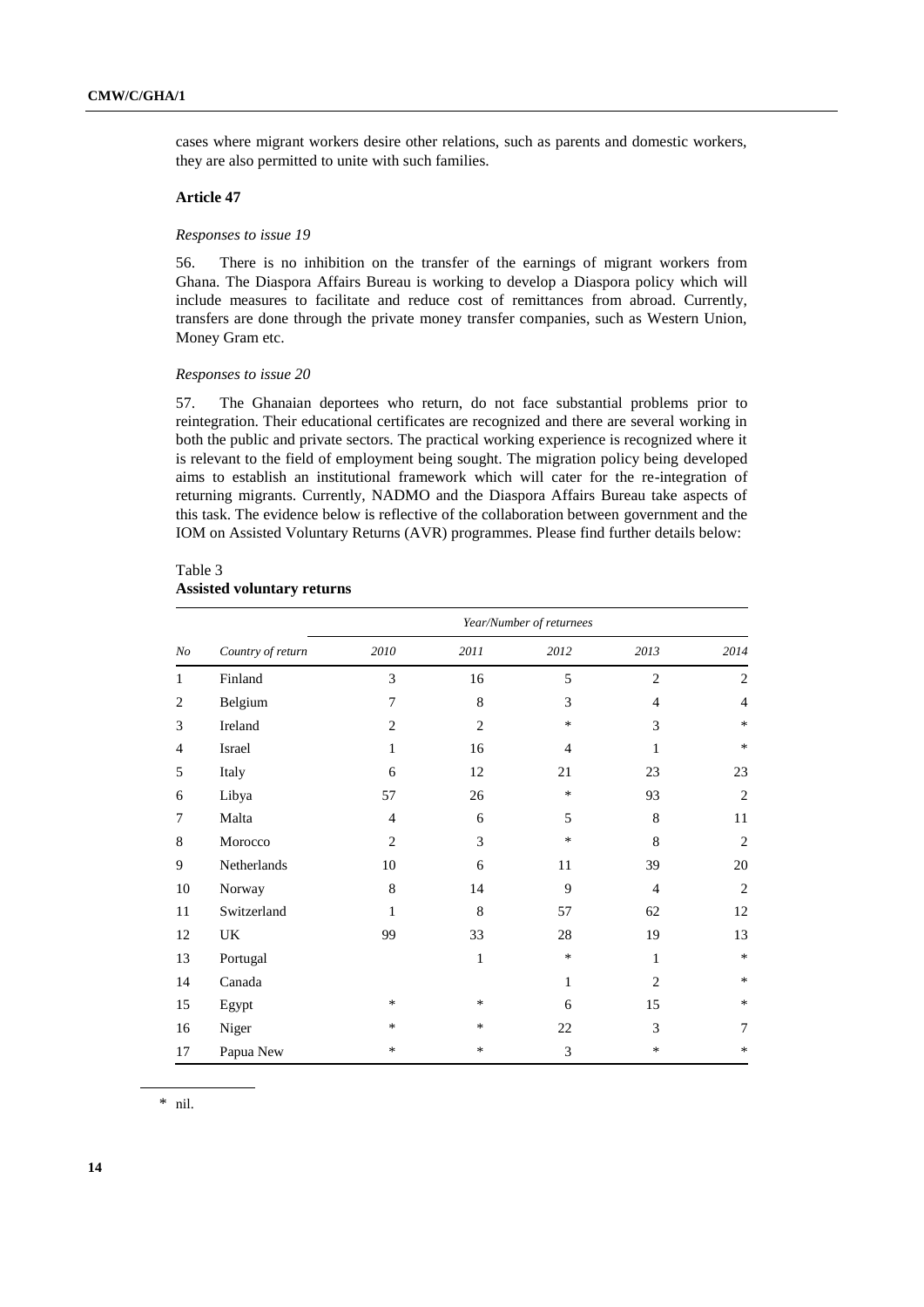| N <sub>O</sub> |                        | Year/Number of returnees |      |        |        |                |  |
|----------------|------------------------|--------------------------|------|--------|--------|----------------|--|
|                | Country of return      | 2010                     | 2011 | 2012   | 2013   | 2014           |  |
|                | Guinea                 |                          |      |        |        |                |  |
| 18             | Germany                | $\ast$                   |      | 1      | 12     | $\ast$         |  |
| 19             | Trinidad and<br>Tobago | *                        | *    | *      | 1      | $\ast$         |  |
| 20             | Bulgaria               | $\ast$                   | *    | $\ast$ | $\ast$ | $\overline{4}$ |  |
| 21             | Georgia                | $\ast$                   | *    | $\ast$ | *      | 1              |  |
| 22             | Malaysia               | $\ast$                   | *    | *      | *      | 1              |  |
| 23             | Tunisia                | $\ast$                   | *    | *      | *      | 11             |  |

*Source*: IOM Ghana, AVR&R project 2010-2014.

58. The total number has been 922 between 2010 and 2014.

### **Articles 48 and 61**

*Responses to issue 21*

59. In the area of temporary labour agreements, the only agreement Ghana has had, has been on a pilot basis with the Italian government. A draft model agreement has been drawn subsequently, but the two parties are yet to sign the document.

# **E. Part VI of the Convention**

## **Article 64**

#### *Responses to issue 22*

60. The model agreement previously mentioned takes cognizance of all the needs of migrant workers as understood in the Convention.

### **Article 66**

### *Responses to issue 23*

61. There is a law which regulates the activities of private recruitment/employment agencies, the Labour Law Act, 2003 (Act 651). Section 7 deals with such matters and they are mandated to procure a license, granted by the Minister of Employment and Labour Relations before they can operate. The fees charged for their recruitment processes are paid by the principals/sponsors, so prospective migrants are not charged any fees.

62. The Ghana Immigration Service also has an Anti-Human Trafficking and Smuggling in Persons Unit (AHSTIP) which also investigates the recruitment processes to ensure that abusive recruiters do not take advantage of prospective migrants. The Unit ensures compliance and does due diligence.

## **Article 67**

#### *Responses to issue 24*

63. While there are no formal cooperation agreements, the IOM assists in handling the voluntary return of Ghanaian migrants workers, where they so desire. The IOM has assisted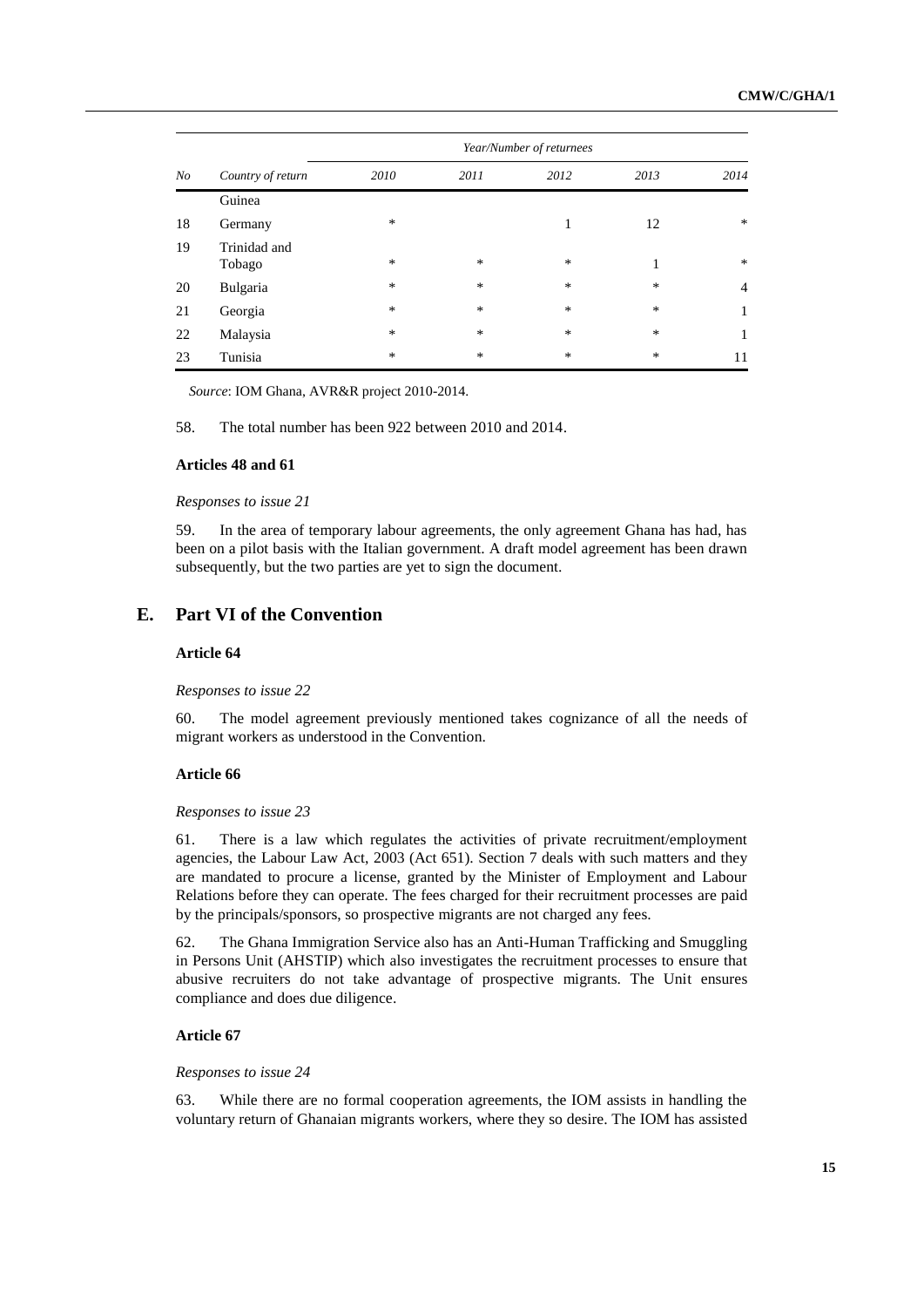in the reintegration of several Ghanaian return migrants in the priority sectors of Health, Education and Agriculture. The previous table on AVR refers.

### **Article 68**

### *Responses to issue 25*

64. The government of Ghana has been proactive in the fight against Human Trafficking and Smuggling. The Human Trafficking Act was enacted in 2005, Act 694 and is guided by the United Nations Protocol to Prevent, Suppress and Punish Trafficking in Persons, Especially Women and Children (Palermo protocols). The Ghana Police Service has established an Anti- Human Trafficking Unit and the Ghana Immigration Service has also set up an Anti-Human Trafficking Smuggling in Persons (AHSTSP) Unit which collaborate extensively with parallel institutions in the West African region. There have been joint operations between the two institutions and their counterparts in Burkina Faso, and they work extensively with the National Agency for the Prohibition of Traffic in Persons and other related matters (NAPTIP) of Nigeria. The Ghana Immigration Service has successfully implemented two programmes — Countering Document Fraud programme (2002-2015) (ANENEAS I ) culminating in the setting up of a state-of-the-art Document Fraud Expertise Centre, the first in the West Africa. Also it has implemented the Thematic Programme on Migration and Asylum — Countering Human Smuggling and other Irregular Migration, which led to the passing into law of the Immigration (Amendment) Act 2012, Act 848 which criminalizes human smuggling.

65. The Migration Management Bureau, in conjunction with civil society organizations, undertakes regular information campaigns in regions in the country which are noted to have a propensity for irregular migration.

66. Preventive strategies have been determined in the implementation of the Human Trafficking Act, such as the establishment of a board, training sessions for law enforcement agencies and officials and the citizenry. A major challenge has been the establishment of rehabilitation shelters. Nonetheless, non-governmental organizations such as the Assemblies of God Relief and Development Services (AGRED) are presently filling the gap. The Ministry of Gender, Children and Social Protection is mandated by the Human Trafficking Act to provide care and support for persons in irregular situations, though they can seek support from other government agencies.

#### *Responses to issue 26*

67. Migration within Ghana has been an adaptive strategy from time immemorial. The incidence of head-load carrier (Kayaye) is mainly a product of the inequalities within the country. These rural-urban movements are aimed at increased access to employment, social services and infrastructural facilities. Social protection measures are being instituted both at the sending and receiving ends. At the sending locales the government has instituted the Savannah Accelerated Development Authority (SADA) to provide employment and livelihood opportunities to stimulate economic growth and sustainable development. A Northern Development Fund has been set up with seed capital of 25m Ghana cedis. The emphasis of the programme is on modernization of agriculture, development of infrastructure, strengthening the private sector and support for civil society organizations and NGOs. The fundamental objectives remain: reducing poverty, adaptation to climatic change (reducing occurrence of floods) and building human capital, economic infrastructure, investment and ecological transformation of Northern Ghana. Other approaches being adopted, especially at the destination locales, include micro-finance schemes and training in professions such as batik-making, hairdressing etc. by concurrent government and non-governmental actions. The Ministry of Gender, Children and Social